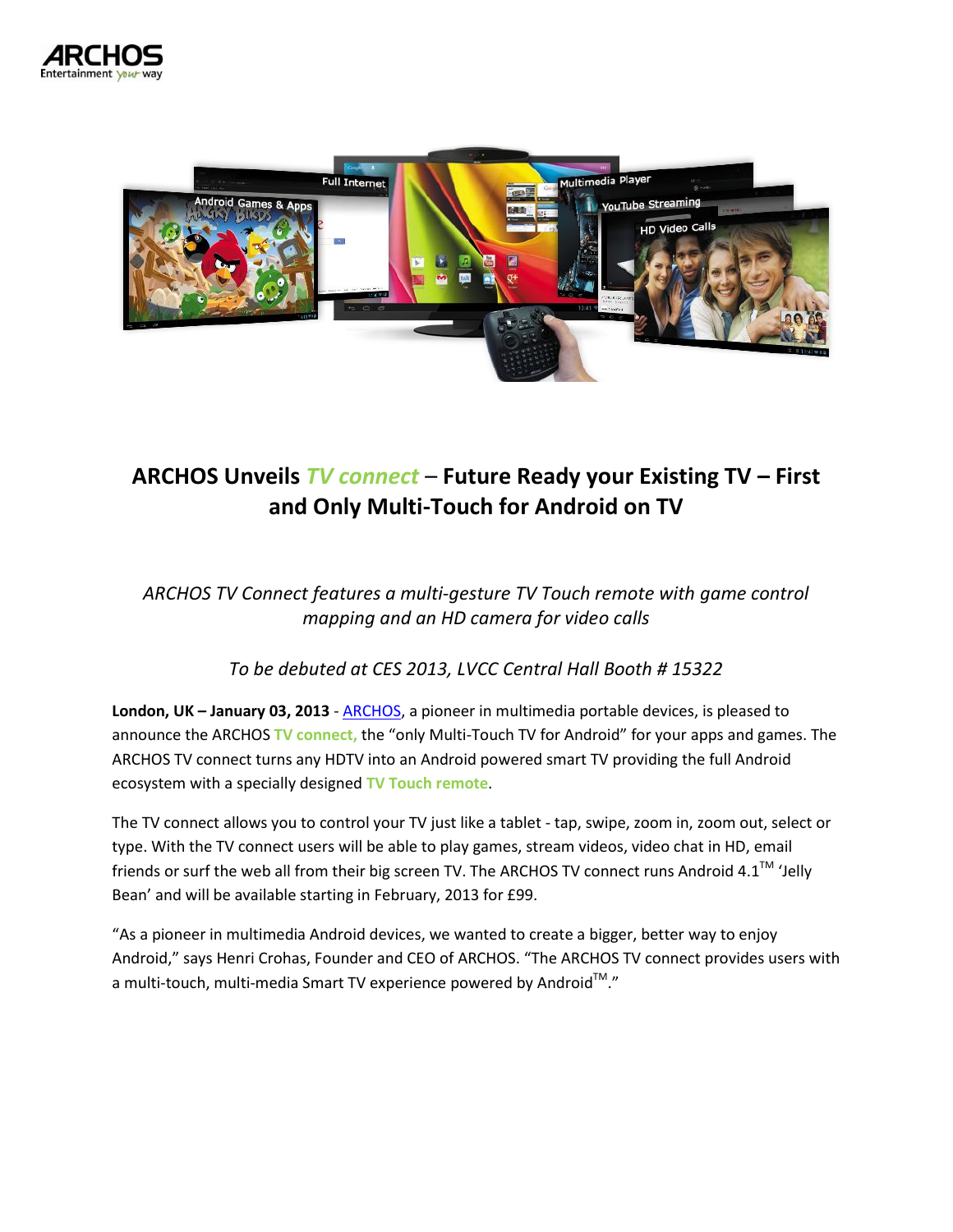



## **Revolutionary TV Touch remote** - A smartly designed remote for every task

- **Pointer** Allows you to control your TV just like you would your tablet with a tapping and/or swiping motion
- **Full multi-touch gesture support -** Control your apps easily with zoom In, zoom out and rotate with ARCHOS developed unique gesture controls
- **Full keyboard with Android shortcuts -** The TV touch remote includes a full keyboard and Android shortcut keys including a key for voice controls and voice typing

**Play Games on your TV -** Critically acclaimed games at your fingertips

- **Thousands of games available on your TV** Choose from over 700,000 apps and games on Google Play<sup>™</sup>
- **Dual thumb sticks and buttons -** Play all your favorite games with full gaming controls and dual analog thumbsticks
- **ARCHOS Gaming Mapping Tool –** Map the controls of games to the buttons and controllers of the remote for playing virtually any game on your TV – as recently introduced on the GamePad

**Turn your TV into a Smart TV -** Get a full web experience on your current HDTV

- **•** Internet Surf on the net from a big screen
- **■** Online video streaming Stream videos directly on your TV through YouTube™, Daily motion and other video applications
- **Emails –** Send and receive emails or share photos from your Facebook page with friends

**HD video calls -** Connect with a group of friends or family members on a big screen

- **HD webcam -** ARCHOS TV connect is equipped with an HD webcam for High quality video calling
- **LED notification –** LED lights notify you when you have an incoming calls while watching TV
- **Compatibility with all popular video calling apps** Video chatting with Skype or Google Talk<sup>™</sup> as a family from your sofa has never been easier

**Multimedia Player -** The ARCHOS TV connect includes the critically acclaimed ARCHOS Media Center applications so you can finally get control of your home media content, including:

- **Best video codecs and format support -** Read all your favorite video files with format and codec support including H.264 decoding in full 1080p HD
- **Media Center Library -** Tailor-made UI with automatic jacket, synopsis and subtitle download as well as library organisation even for files stored elsewhere on your home network
- **Easy home streaming -** Stream your media content over your home network either through WiFi or Ethernet